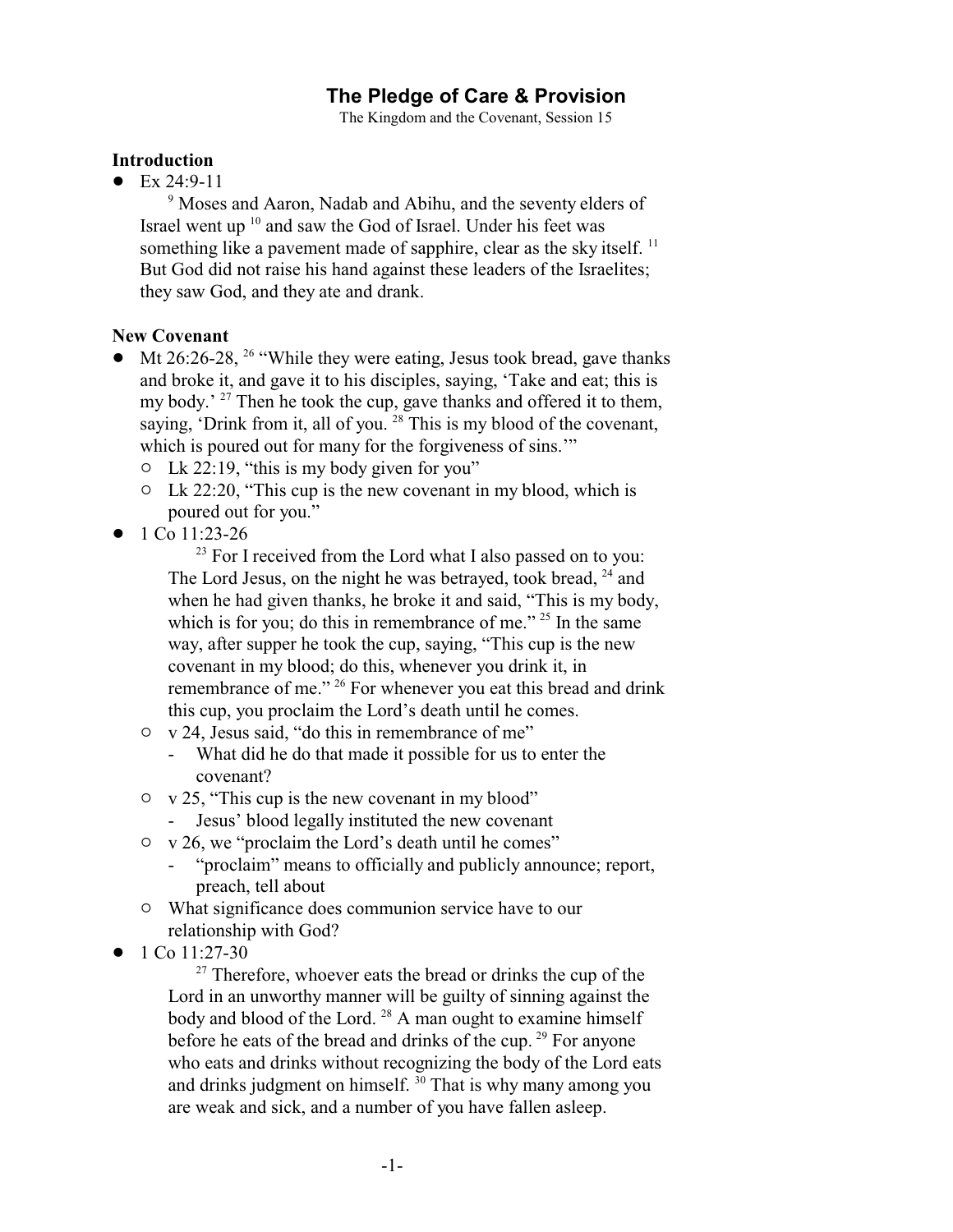- " v 27,"unworthy manner" (Gk, adv, *anaxios*): (1) unworthily, in an unbefitting manner; (2) improperly, inappropriately
- $\circ$  What does the context say it means to participate "in an unworthy" manner"?
- $\circ$  Stern warnings:
	- v 27,"guilty" (Gk, adj, *enochos*): guilty, liable, subject to legal action
	- v 29, "judgment" (Gk, n, *krima*): a legal decision of guilty in a criminal case
	- v 30, "weak" (Gk, adj, *asthenes*): (1) physical impairment, weakness, sickness; (2) mental impairment, faint-hearted, vacillating in faith or opinion
	- "sick" (Gk, adj, *arrostos*): powerless due to sickness or illness
	- "asleep" (Gk, v, *koimao*): (1) literally: to go to sleep; (2) figuratively: to die
- $\circ$  What part of the covenant does this sound like?
- $\circ$  Who did Jesus say comes to steal, kill & destroy?
	- Jn 10:10, "The thief comes only to steal and kill and destroy; I have come that they may have life, and have it to the full."
- $\circ$  What does God have to do for believers to become weak or sick, or to die?
- $\circ$  Might God withhold some of his blessings or remove some of his protection from us if we consistently violate our covenant with him?
	- Jn 16:33(c), "In this world you will have trouble. But take heart! I have overcome the world."
- $\circ$  1 Co 11:31-32, <sup>31</sup> But if we judged ourselves, we would not come under judgment.<sup>32</sup> When we are judged by the Lord, we are being disciplined so that we will not be condemned with the world.
	- v 31 (Amplified Bible), "For if we searchingly examined ourselves – detecting our shortcomings and recognizing our own condition – we should not be judged and penalty decreed [by the divine judgment]."
	- Would you prefer to evaluate yourself & change your behavior, or have God impose a penalty on you?
	- v 32, "disciplined" (Gk, v, *paideuo*): to discipline, train, educate; may include a penalty (pain, shame, restraint, or loss) for an offense in order to induce some behavior
	- What's the purpose of the discipline, according to verse 32?
	- How will the world be condemned?
- Covenant meal involves each person giving their covenant partner food & drink, which represents their pledge to care & provide for the other
	- $\circ$  What wedding tradition is based on this?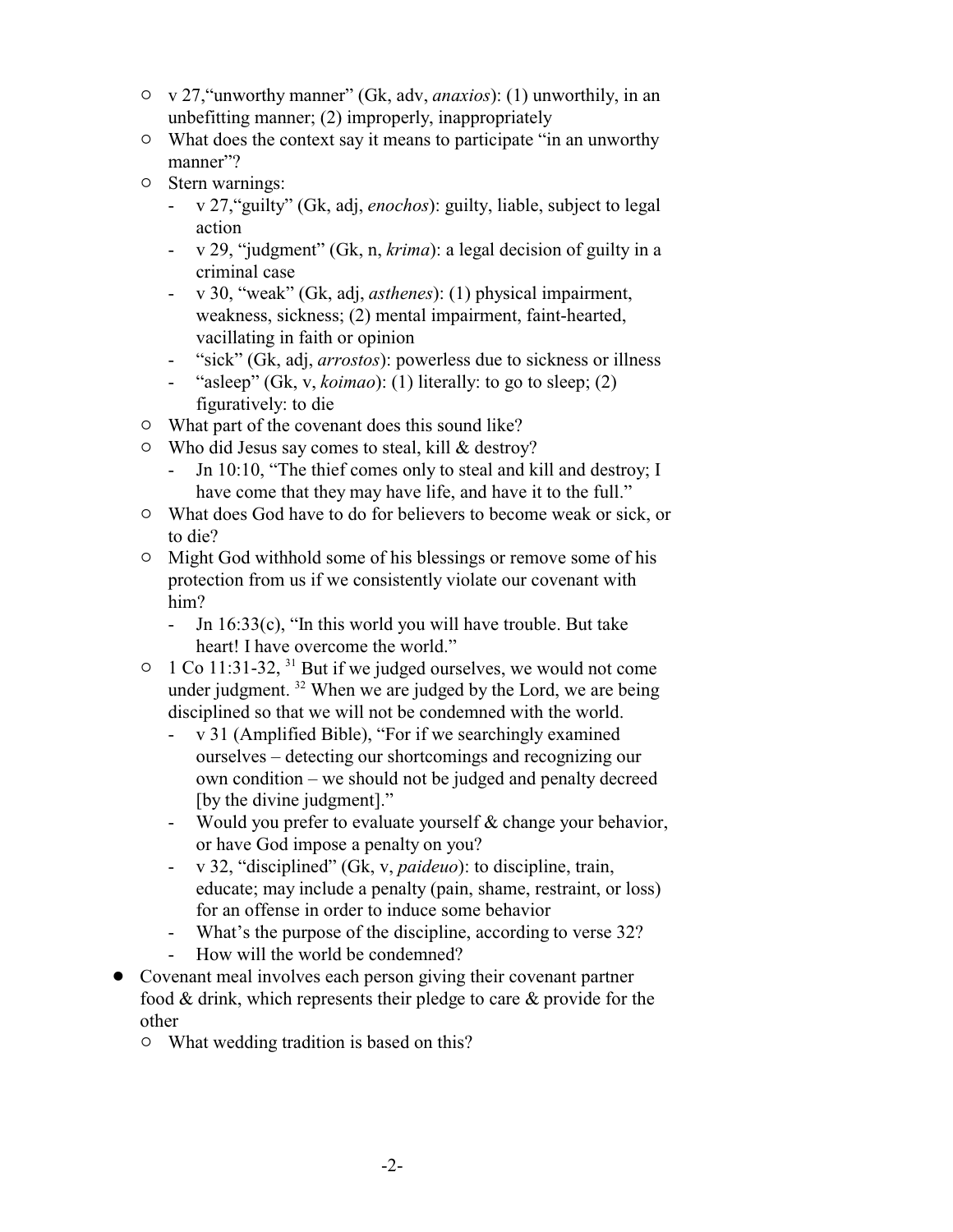• Mt  $6:25-33$ 

<sup>25</sup> "Therefore I tell you, do not worry about your life, what you will eat or drink; or about your body, what you will wear. Is not life more important than food, and the body more important than clothes?  $2^6$ Look at the birds of the air; they do not sow or reap or store away in barns, and yet your heavenly Father feeds them. Are you not much more valuable than they? <sup>27</sup> Who of you by worrying can add a single hour to his life?

<sup>28</sup> "And why do you worry about clothes? See how the lilies of the field grow. They do not labor or spin.<sup>29</sup> Yet I tell you that not even Solomon in all his splendor was dressed like one of these.<sup>30</sup> If that is how God clothes the grass of the field, which is here today and tomorrow is thrown into the fire, will he not much more clothe you, O you of little faith? <sup>31</sup> So do not worry, saying, 'What shall we eat?' or 'What shall we drink?' or 'What shall we wear?' <sup>32</sup> For the pagans run after all these things, and your heavenly Father knows that you need them. <sup>33</sup> But seek first his kingdom and his righteousness, and all these things will be given to you as well."

- $\circ$  God provides for our natural needs
- ! 1 Pet 5:7, "Cast all your anxiety on him because he cares for you." <sup>o</sup> "care" (Gk, v, *melei*): to be relevant or important to
- Why does God commit himself to caring & providing for us?
- Mt 6:33, "But seek first his kingdom and his righteousness ...."
	- " "seek" (Gk,v , *zeteo*)
	- $\circ$  God seeks:
		- what is lost to save it (Lk 19:10, Mt 18:12)
		- positive results from those to whom he's given a lot (Lk 12:48)
		- faithfulness from a steward (1 Co 4:2)
		- fruit from a tree (Lk 13:6-7)
		- true worship from the righteous (Jn 4:23)
	- $\circ$  We seek:
		- God (Rom 10:20)
		- things in prayer (Mt 7:7-8)
		- things above (Col 3:1)
		- justification (Gal 2:17)
	- <sup>o</sup> "first" (Gk, adv, *protos*), (1) before others, prominent, best, most important; (2) priority; "above all else"
	- <sup>o</sup> "seek first": means to make it your top priority, the focus of your efforts; what you strive for above everything else
	- <sup>o</sup> "kingdom" (Gk, n, *basileia*): the being, nature or state of a king, as well as territory he governs
	- <sup>o</sup> "righteousness" (Gk, n, *dikaiosyne*), (1) that which is right or just; (2) right relationship with God
	- $\circ$  Statement in Mt 6:33 says we're to have 2 top priorities:
		- everything God is and does as king
		- being like him so nothing hinders our relationship with him